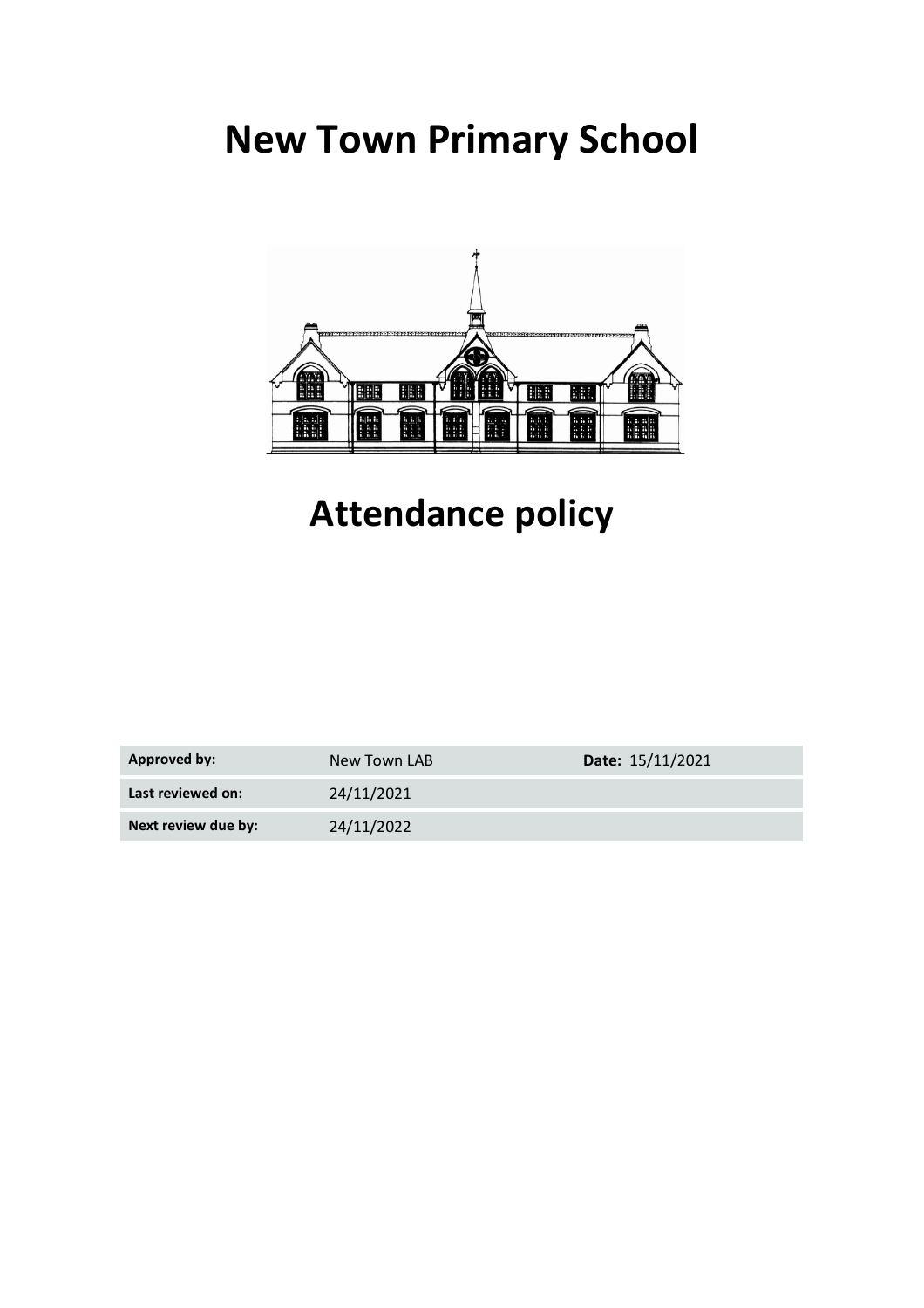## **Contents**

## <span id="page-1-0"></span>**1. Aims**

We are committed to meeting our obligations with regards to school attendance by:

- Promoting good attendance and reducing absence, including persistent absence
- Ensuring every pupil has access to full-time education to which they are entitled
- Acting early to address patterns of absence

We will also support parents to perform their legal duty to ensure their children of compulsory school age attend regularly and will promote and support punctuality in attending lessons.

## <span id="page-1-1"></span>**2. Legislation and guidance**

This policy meets the requirements of the [school attendance guidance](https://www.gov.uk/government/publications/school-attendance) from the Department for Education (DfE), and refers to the DfE's statutory guidance on [school attendance parental](https://www.gov.uk/government/publications/parental-responsibility-measures-for-behaviour-and-attendance)  [responsibility measures.](https://www.gov.uk/government/publications/parental-responsibility-measures-for-behaviour-and-attendance) These documents are drawn from the following legislation setting out the legal powers and duties that govern school attendance:

- Part 6 of [The Education Act 1996](https://www.legislation.gov.uk/ukpga/1996/56/part/VI/chapter/II)
- Part 3 o[f The Education Act 2002](http://www.legislation.gov.uk/ukpga/2002/32/part/3/chapter/3)
- Part 7 o[f The Education and Inspections Act 2006](http://www.legislation.gov.uk/ukpga/2006/40/part/7/chapter/2/crossheading/school-attendance)
- [The Education \(Pupil Registration\) \(England\) Regulations 2006](http://www.legislation.gov.uk/uksi/2006/1751/contents/made) (and [2010,](https://www.legislation.gov.uk/uksi/2010/1725/regulation/2/made) [2011,](https://www.legislation.gov.uk/uksi/2011/1625/made) [2013,](https://www.legislation.gov.uk/uksi/2013/756/made) [2016](https://www.legislation.gov.uk/uksi/2016/792/made/data.html) amendments)
- [The Education \(Penalty Notices\) \(England\) \(Amendment\) Regulations 2013](https://www.legislation.gov.uk/uksi/2013/757/regulation/2/made)

This policy also refers to the DfE's guidance on the [school census,](https://www.gov.uk/guidance/complete-the-school-census) which explains the persistent absence threshold.

#### <span id="page-1-2"></span>**3. Roles and responsibilities**

#### 3.1 The governing board

The governing board is responsible for monitoring attendance figures for the whole school on at least a termly basis. It also holds the headteacher to account for the implementation of this policy. Our link governor for attendance at New Town Primary School is Thomas Freeney.

#### 3.2 The headteacher

The headteacher is responsible for:

- Implementation of this policy at the school
- Monitoring school-level absence data and reporting it to governors
- Supporting staff with monitoring the attendance of individual pupils
- Issuing fixed-penalty notices, where necessary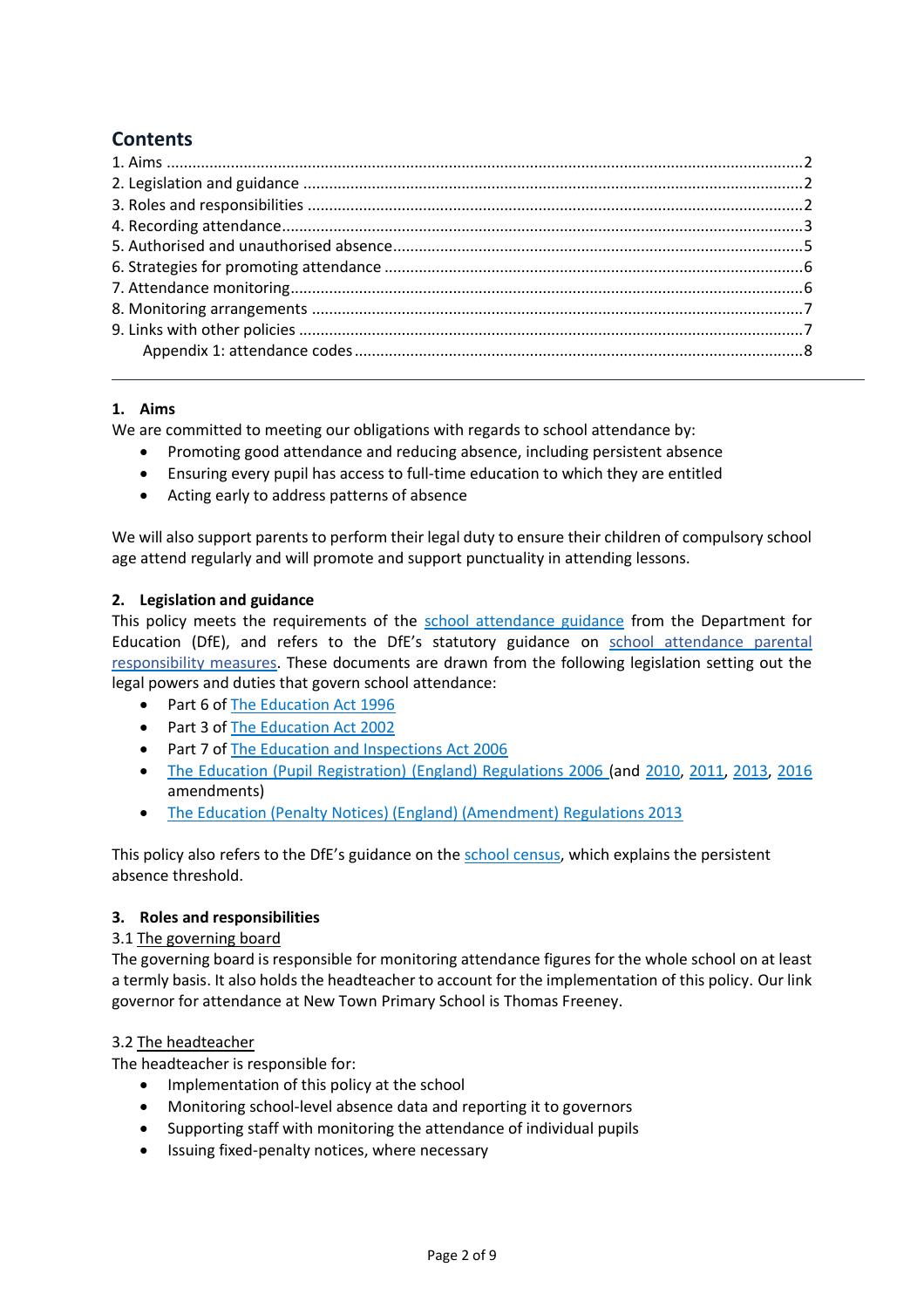## 3.3 The attendance officer

The school attendance officer:

- Monitors attendance data across the school and at an individual pupil level
- Reports concerns about attendance to the headteacher
- Works with education welfare officers to tackle persistent absence
- Arranges calls and meetings with parents to discuss attendance issues
- Advises the headteacher when to issue fixed-penalty notices

## 3.4 Class teachers

Class teachers are responsible for recording attendance on a daily basis, using the correct codes, and submitting this information to the school office.

## 3.5 School admin staff

School admin staff are expected to take calls from parents about absence and record it on the school system.

## <span id="page-2-0"></span>**4. Recording attendance**

## 4.1 Attendance register

We will keep an attendance register and place all pupils onto this register.

We will take our attendance register at the start of the first and second sessions of each school day. The register will mark whether every pupil is:

- Present
- Attending an approved off-site educational activity
- Absent
- Unable to attend due to exceptional circumstances

Any amendment to the attendance register will include:

- The original entry
- The amended entry
- The reason for the amendment
- The date on which the amendment was made
- The name and position of the person who made the amendment

See appendix 1 for the DfE attendance codes.

We will keep every entry on the attendance register for 3 years after the date on which the entry was made.

Pupils must arrive in school by 8.45am on each school day.

The register for the first session will be taken at 8.50am and will be kept open until 9.30am. The register for the second session will be taken at 1.00pm.

#### 4.2 Unplanned absence

Parents must notify the school on the first day of an unplanned absence – for example, if their child is unable to attend due to ill health as soon as practically possible (see also section 6).

Please call the school office on 0118 937 5509 (option 1) or email [admin@newtown.reading.sch.uk](mailto:admin@newtown.reading.sch.uk) by 9.30am. Please leave full reasons for your child's absence.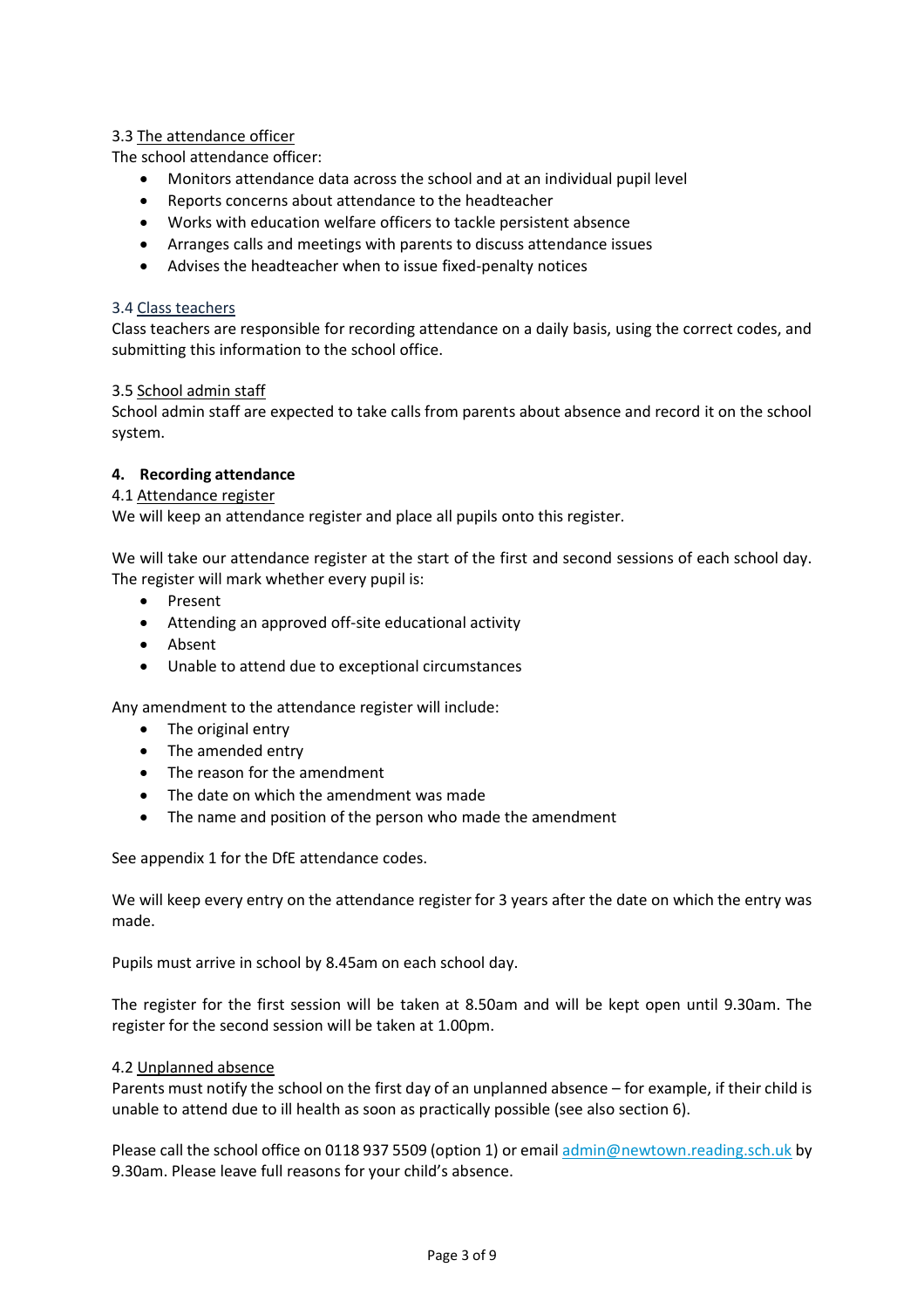Absence due to illness will be authorised unless the school has a genuine concern about the authenticity of the illness.

If the authenticity of the illness is in doubt, the school may ask parents to provide medical evidence, such as a doctor's note, prescription, appointment card or other appropriate form of evidence. We will not ask for medical evidence unnecessarily.

If the school is not satisfied about the authenticity of the illness, the absence will be recorded as unauthorised, and parents will be notified of this in advance.

#### 4.3 Planned absence

We encourage parents to make medical and dental appointments out of school hours where possible. Where this is not possible, the pupil should be out of school for the minimum amount of time necessary.

Missing registration for a medical or dental appointment is counted as an authorised absence; advance notice is required for authorising these absences. The school requires parents to provide medical evidence of the appointment such as the appointment card or text confirmation of the appointment. This can be emailed to [admin@newtown.reading.sch.uk](mailto:admin@newtown.reading.sch.uk) or brought into the office.

Applications for other types of absence in term time must also be made in advance. Information relating to whether the school can authorise such absences can be found in section 5.

#### 4.4 Lateness and punctuality

If a pupil arrives late, it is very disruptive for the other pupils, the teacher, and the child. Parents should ensure their child arrives at the specified time each day.

A pupil who arrives late but before the register has closed will be marked as late, using the appropriate code.

A pupil who arrives after the register has closed will be marked as absent, using the appropriate code.

Late marks for pupils arriving late are recorded in the register and a late book. Parents of those pupils who are persistently late will be sent a letter from the school asking them to improve their punctuality. This may be referred to the Education Welfare Office at Brighter Futures for Children if punctuality does not improve.

The school and the EWO (Educational Welfare Officer) meet regularly to look at the registers and will agree action. This may be:

- 1. A letter from the EWO.
- 2. A home visit from the EWO.
- 3. An invitation to an Attendance Panel.

In some cases, the EWS (Education Welfare Service) may agree to start legal proceedings for nonattendance.

#### 4.5 Following up absence

The school will follow up any absences to ascertain the reason, ensure proper safeguarding action is taken where necessary, identify whether the absence is approved or not and identify the correct attendance code to use. This will be done via phone and/or text.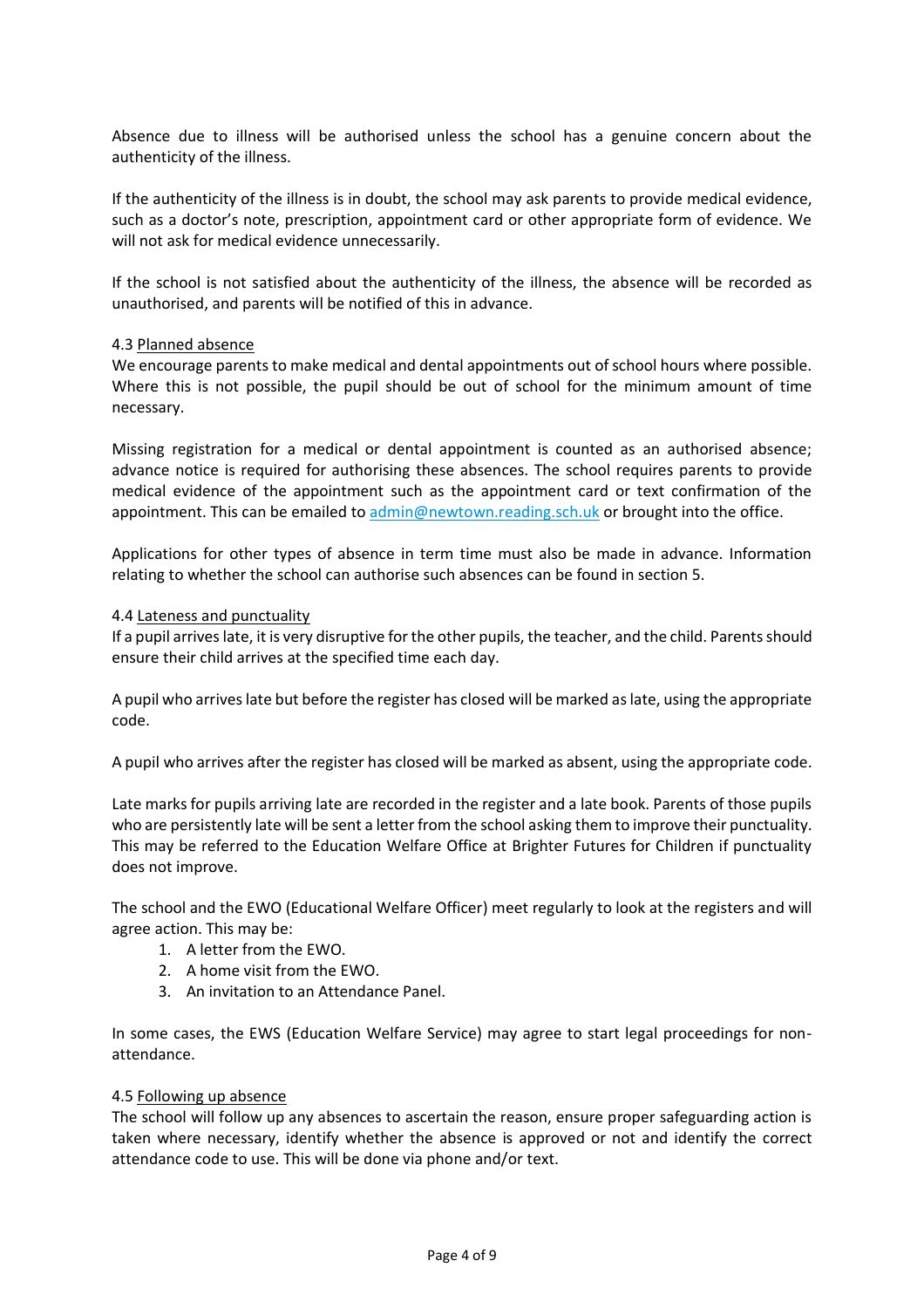If a pupil is absent for 3 consecutive days, with no reason supplied for their absence/ no contact from parents, then that pupil will be assumed 'missing'. This will be escalated to the Education Welfare Service who may carry out a welfare check and/or inform the police. Where there are concerns about a child's immediate welfare, the school may choose to involve the police to help ascertain their safety at any point during the absence.

## 4.6 Reporting to parents

<span id="page-4-0"></span>Parents will be provided a copy of their child's attendance certificate for the current academic year with their academic reports which are sent out twice-yearly. If a parent wishes to check their child's attendance in the meantime, then this can be obtained from the school office.

## **5. Authorised and unauthorised absence**

## 5.1 Granting approval for term-time absence

The Headteacher will not grant any leave of absence to pupils during term time unless they consider there to be 'exceptional circumstances'.

The school considers each application for term-time absence individually, taking into account the specific facts, circumstances and relevant context behind the request. A leave of absence is granted entirely at the headteacher's discretion who will consider the impact on the child's learning and their overall attendance at the time of the application being submitted.

## Valid reasons for **authorised absence include**:

- Illness and medical/dental appointments as explained in sections 4.2 and 4.3
- Religious observance where the day is exclusively set apart for religious observance by the religious body to which the pupil's parents belong. If necessary, the school will seek advice from the parents' religious body to confirm whether the day is set apart
- Traveller pupils travelling for occupational purposes this covers Roma, English and Welsh Gypsies, Irish and Scottish Travellers, Showmen (fairground people) and Circus people, Bargees (occupational boat dwellers) and New Travellers. Absence may be authorised only when a Traveller family is known to be travelling for occupational purposes and has agreed this with the school, but it is not known whether the pupil is attending educational provision
- The death or terminal illness of a close relative, only if Headteacher is satisfied that the circumstances are truly exceptional
- Passport or visa application appointments, where they cannot be made out of school hours

In all the above cases, it is very unlikely the school will approve more than one day's unauthorised leave, even if travelling overseas.

#### **Exceptional circumstances do not include**:

- Going on holiday or travelling abroad
- Lower cost holidays and flights during term time will not be considered as "exceptional" circumstances.
- Holidays abroad for the purpose of visiting a sick relative, excepting where that person is seriously ill (medical evidence may be requested) will not be considered as "exceptional" circumstances.
- Holidays taken in term time due to parental work commitments will not be considered as "exceptional" circumstances
- Days off for birthdays, shopping trips, or trips to theme parks for example
- Feeling tired or recovering from holidays
- Non urgent appointments, including those of siblings or family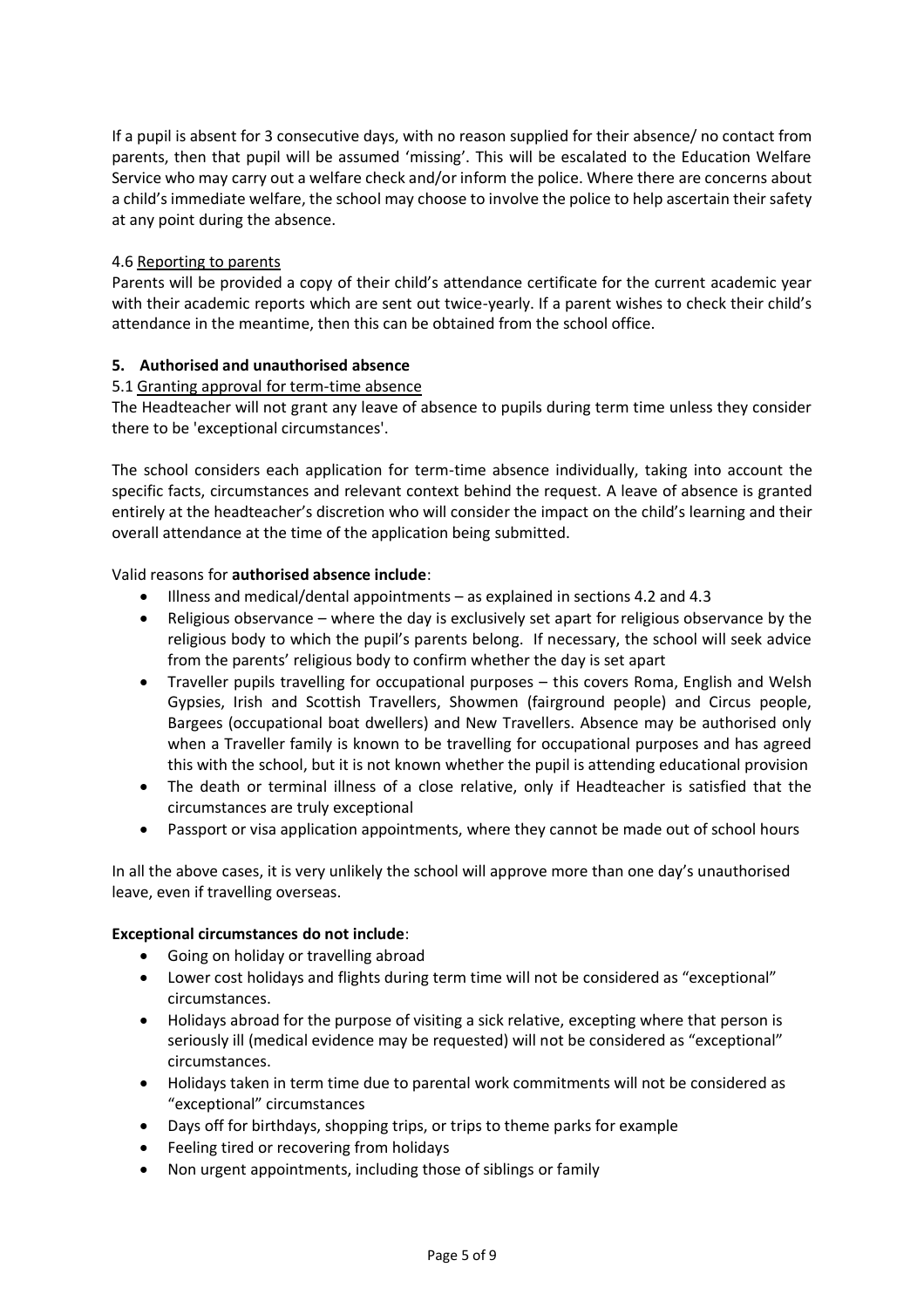• A parent or carer not being able to bring their child to school. Legally you must have other provision to bring your child to school if you are unable.

### 5.2 Reducing persistent absence

The school will regularly monitor attendance in partnership with the Council Education Welfare Department. It is a legal requirement for children of school age to be in school every day unless ill. Satisfactory attendance at school is categorised as attending school 95% and above. Children whose attendance falls below 95% will be fully investigated. The Council's Education Welfare Officer and school leaders will put in place an action plan to improve the pupil's attendance. Action taken includes but is not limited to:

- Informal communication with parents
- Invitation to a meeting to discuss attendance concerns, understand the reasons and strategies to improve pupil attendance
- Individual attendance targets for pupils
- Warning letters from the Headteacher
- Home visits by the Education Welfare Officer (EWO)
- Warning letters from the EWO
- Being asked to attend an Attendance Panel
- Fixed Penalty Notices
- Court proceedings

#### 5.3 Legal sanctions

The school or local authority can fine parents for the unauthorised absence of their child from school, where the child is of compulsory school age.

If issued with a fine, or penalty notice, each parent must pay £60 within 21 days or £120 within 28 days. The payment must be made directly to the local authority.

Penalty notices can be issued by a headteacher, local authority officer or the police.

The decision on whether or not to issue a penalty notice may take into account:

- The number of unauthorised absences occurring within a rolling academic year
- One-off instances of irregular attendance, such as holidays taken in term time without permission
- Where an excluded pupil is found in a public place during school hours without a justifiable reason

If the payment has not been made after 28 days, the local authority can decide whether to prosecute or withdraw the notice.

#### <span id="page-5-0"></span>**6. Strategies for promoting attendance**

<span id="page-5-1"></span>The school encourages good attendance and punctuality by means of a range of strategies, such as:

- Ensuring that New Town Primary School is a happy, safe and stimulating place that pupils want to attend
- Establishing and maintaining good, positive relationships with pupils and pupil's families
- Special events, such as attendance challenges
- Rewards, such as certificates, prizes, etc.
- Governors' celebration events for those pupils with high rates of attendance
- Being committed to dealing effectively with instances of poor behaviour and supporting our pupils mental well-being through strong pastoral provision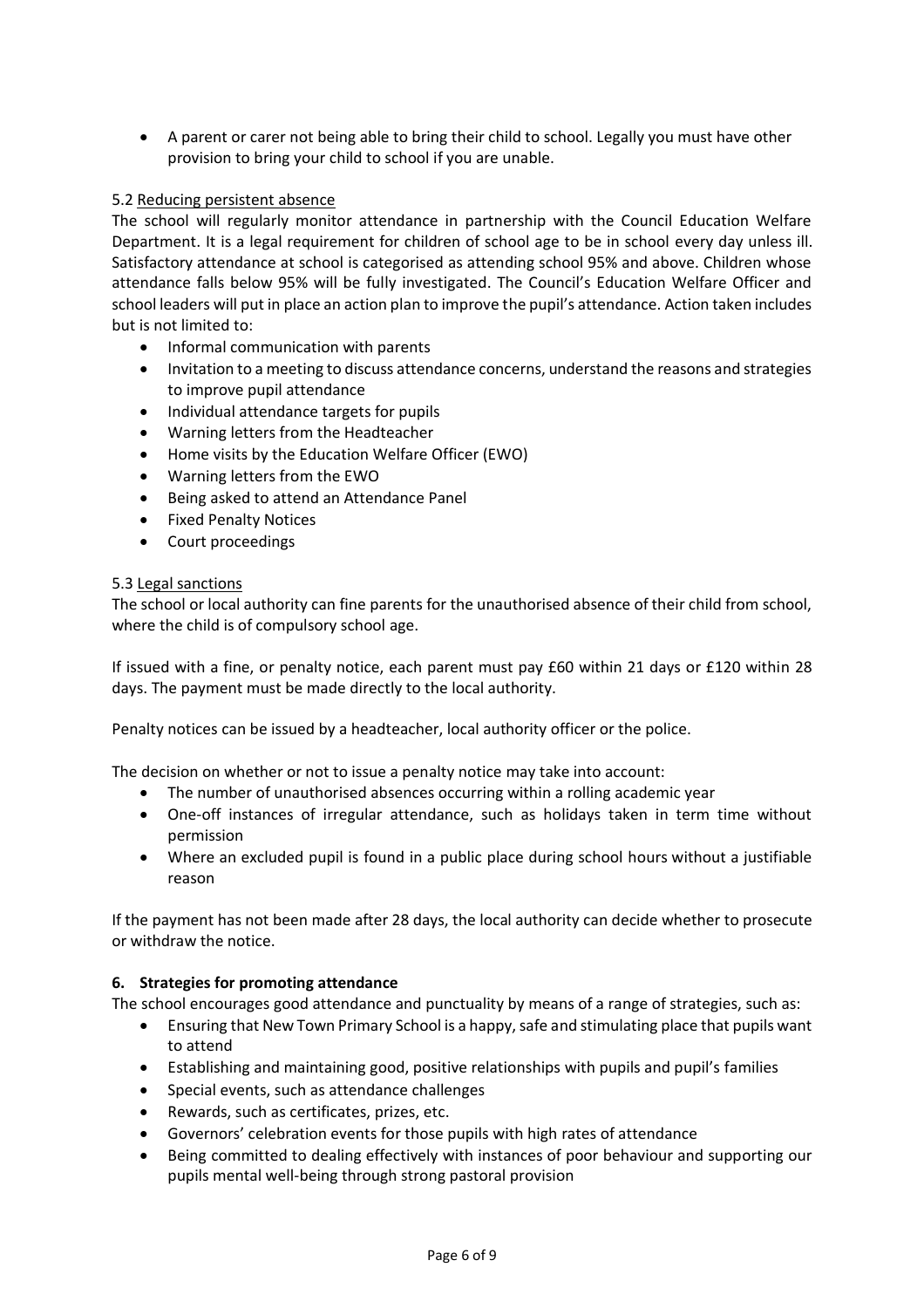## **7. Attendance monitoring**

The attendance officer at our school monitors pupil absence on a daily basis.

A pupil's parent/carer is expected to call the school in the morning if their child is going to be absent due to ill health (see section 4.2).

If a pupil's absence goes above 3 days, the school will contact the parent/carer of the pupil to discuss the reasons for this.

If a pupil's absence continues to rise after contacting their parent/carer, we will consider involving an education welfare officer.

The persistent absence threshold is 10%. If a pupil's individual overall absence rate is greater than or equal to 10%, the pupil will be classified as a persistent absentee.

Pupil-level absence data will be collected each term and published at national and local authority level through the DfE's school absence national statistics releases. The underlying school-level absence data is published alongside the national statistics. The school will compare attendance data to the national average and share this with the governing board.

The school collects and stores attendance data using Arbor.

#### <span id="page-6-0"></span>**8. Monitoring arrangements**

This policy will be reviewed as guidance from the local authority or DfE is updated, and as a minimum annually by the headteacher. At every review, the policy will be approved by the full governing board.

#### <span id="page-6-1"></span>**9. Links with other policies**

This policy links to the following policies:

- Child protection and safeguarding policy
- <span id="page-6-2"></span>• Behaviour policy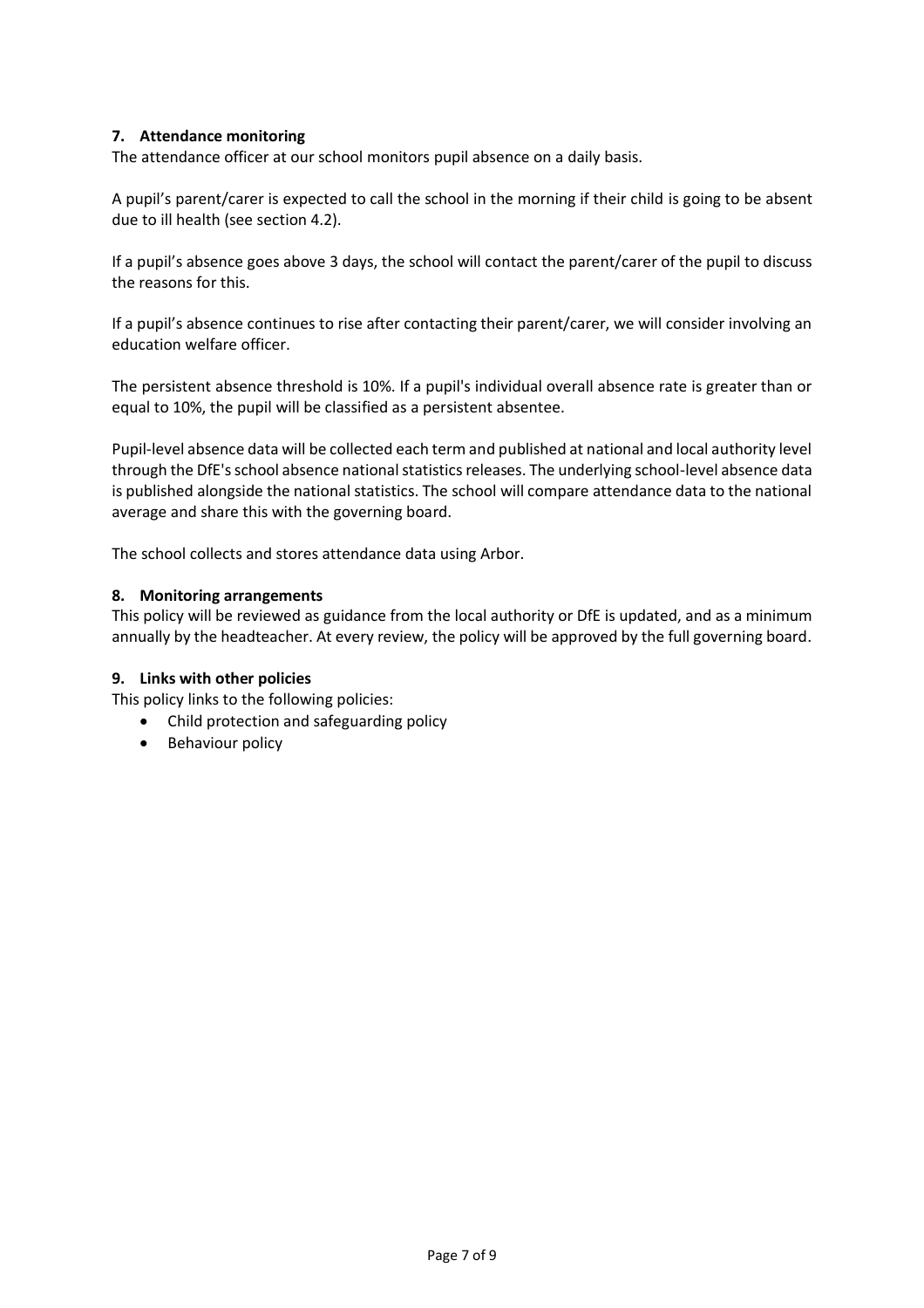## **Appendix 1: Attendance Codes**

The following codes are taken from the DfE's guidance on school attendance.

| Code | <b>Definition</b>             | <b>Scenario</b>                                                                    |
|------|-------------------------------|------------------------------------------------------------------------------------|
|      | Present (am)                  | Pupil is present at morning registration                                           |
|      | Present (pm)                  | Pupil is present at afternoon registration                                         |
|      | Late arrival                  | Pupil arrives late before register has closed                                      |
| B    | Off-site educational activity | Pupil is at a supervised off-site educational activity approved<br>by the school   |
| D    | Dual registered               | Pupil is attending a session at another setting where they<br>are also registered  |
| J    | Interview                     | Pupil has an interview with a prospective<br>employer/educational establishment    |
| P    | Sporting activity             | Pupil is participating in a supervised sporting activity<br>approved by the school |
| V    | Educational trip or visit     | Pupil is on an educational visit/trip organised, or approved,<br>by the school     |
| W    | Work experience               | Pupil is on a work experience placement                                            |

| Code                      | <b>Definition</b>           | <b>Scenario</b>                                                               |
|---------------------------|-----------------------------|-------------------------------------------------------------------------------|
| <b>Authorised absence</b> |                             |                                                                               |
|                           | Authorised leave of absence | Pupil has been granted a leave of absence due to exceptional<br>circumstances |
| F                         | Excluded                    | Pupil has been excluded but no alternative provision has<br>been made         |
| н                         | Authorised holiday          | Pupil has been allowed to go on holiday due to exceptional<br>circumstances   |
|                           | <b>Illness</b>              | School has been notified that a pupil will be absent due to<br>illness        |
| М                         | Medical/dental appointment  | Pupil is at a medical or dental appointment                                   |
| R                         | Religious observance        | Pupil is taking part in a day of religious observance                         |